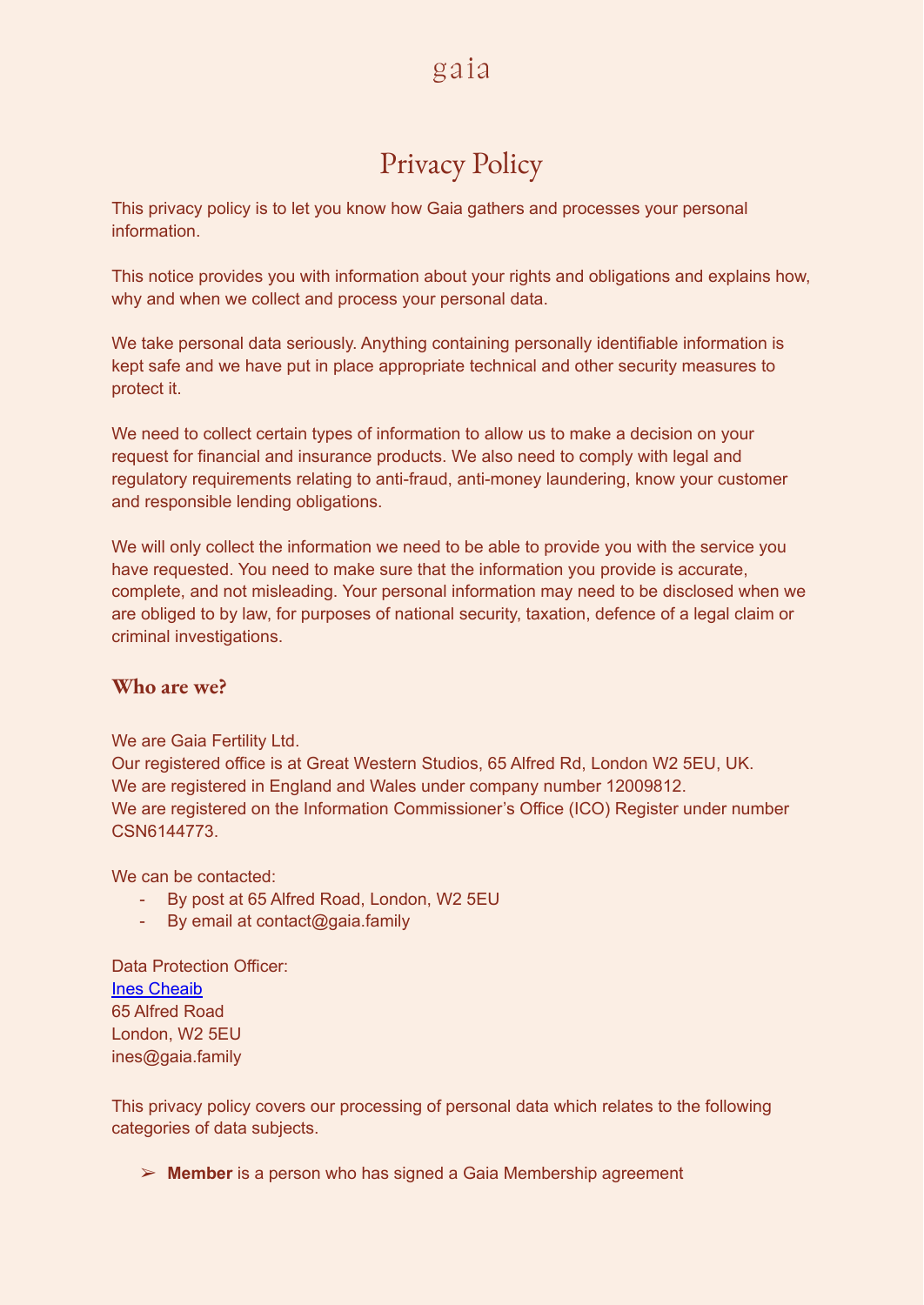- ➢ **Friend** is a person who has registered interest in Gaia and its related product
- ➢ **Visitor** is a person who has visited Gaia website

Data includes details such as your name, email address, address and product interests.

### **What personal data do we collect?**

The personal data we collect about you depends on the purpose for which you engage with us. We may collect and use the following data about you:

- 1. **Identity** full name, marital status, title, date of birth.
- 2. **Contact** address, email address, telephone number(s), Gaia profile data.
- 3. **Financial** bank account and payment card details.
- 4. **Transaction** details about payments to and from you.
- 5. **Usage** details about how you use our website.
- 6. **Marketing and Communications** your preferences in receiving marketing from us and your communication preferences.
- 7. **Technical** internet protocol (IP) address, Gaia log in details, browser type and version, time zone setting and location, browser plug-in types and versions, operating system and platform and other technology on the devices you use to access this website
- 8. **Medical** health & lifestyle data, see 'Sensitive Personal Information' below.

#### **Special Category Personal Data**

Sometimes we will request or receive Personal Information that is sensitive and we call this "special category personal data." The types of Sensitive Personal Information that we hold and process include:

Health and lifestyle data – including details of pre-existing or past medical conditions, your family medical history, details regarding appointments and consultations with medical professionals, diagnoses, medical records, whether you do or have ever smoked, details regarding alcohol consumption

#### **Conditions for processing special category data**

We will only process this data with explicit consent from the user. We may collect this data and your explicit consent, either before or after entering into a contract and providing The Gaia Plan. Additionally, where we collect additional sensitive health and lifestyle data throughout the course of your engagement with us, we will always ensure that we have your explicit consent to do so.

#### **When is data collected?**

- 1. Directly from the data subject. Through:
	- a. Direct interactions. You may give us your Identity, Contact and Financial Data through forms or by corresponding with us through website, chat, phone, email or otherwise. This includes personal data you provide when you:
		- i. Create an account on our website;
		- ii. Speak to our advisor;
		- iii. Enquire about our products;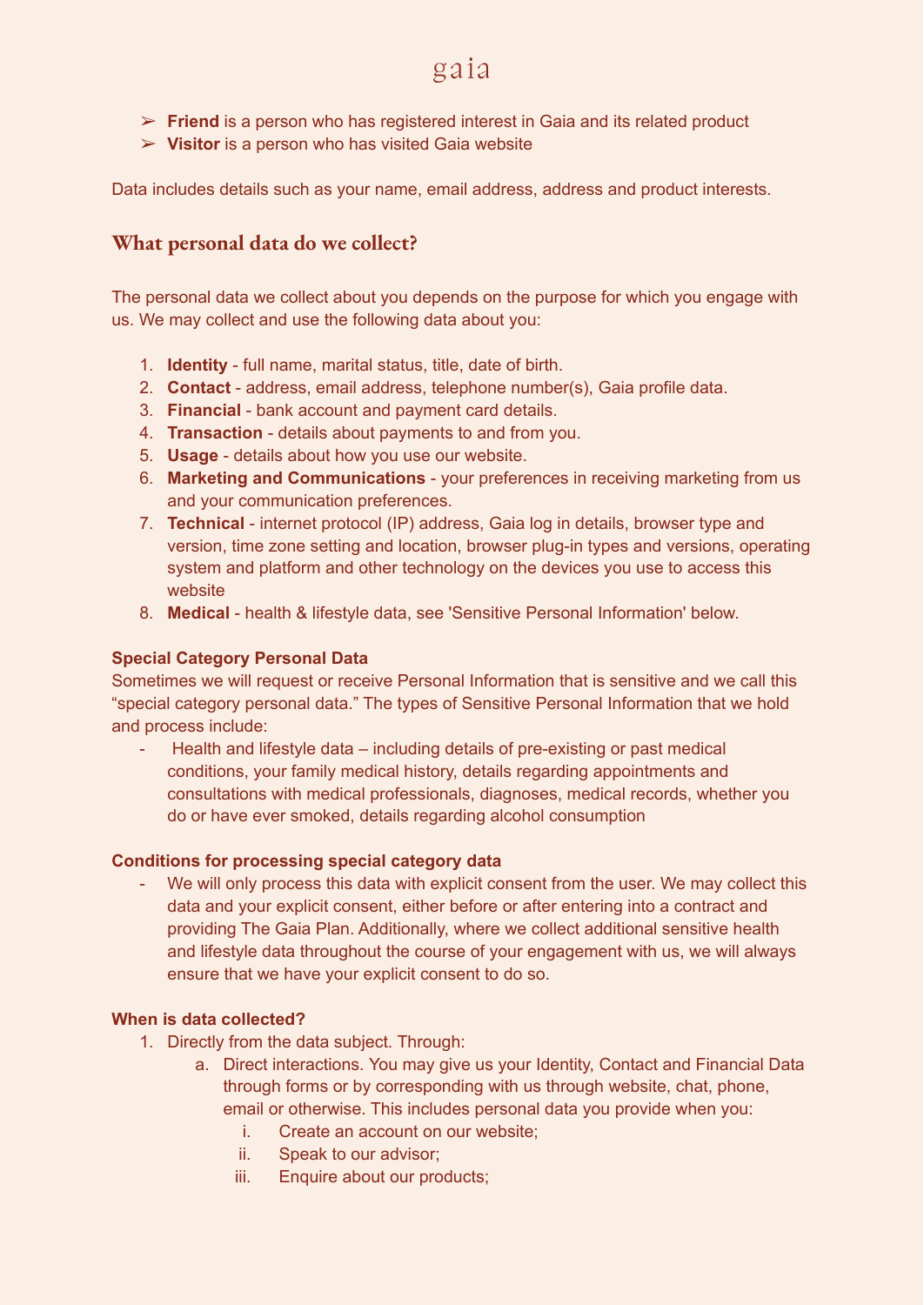- iv. Request marketing to be sent to you;
- v. Give us feedback or contact us.
- vi. We may also request a scan of an identity document if this is required for "know your customer" or anti-money laundering purposes.
- 2. Indirectly from the data subject for example device and website usage data
	- a. Data collected about your use of our websites. Information about your device, network, and web activity.
		- **-** We collect personal information about you when you access our website, register with us, contact us, send us feedback, purchase products or services via our website, post material to our website and complete customer surveys via our website.
		- **-** We collect this personal information from you either directly or indirectly, such as your browsing activity while on our website.
- 3. From a third party (see the 'Third parties we collect personal data from' below)

To make it clear, here are the definitions and uses of

- $\triangleright$  "Cookies" are data files that are placed on your device or computer and often include an anonymous unique identifier. For more information about cookies, and how to disable cookies, read our cookie policy on gaiafamily.com.
- $\triangleright$  "Log files" track actions occurring on the Site, and collect data including your IP address, browser type, Internet service provider, referring/exit pages, and date/time stamps.
- $\triangleright$  "Web beacons," "tags," and "pixels" are electronic files used to record information about how you browse the Site. More information about the use of these can be found in our cookie policy.

#### **Here is the top line summary of the data we collect.**

When we use your personal information, we are required to have legal basis for doing so. There are various legal bases on which we may rely, depending on what personal information we process and why.

### **We'll break down the information further in the next sections. To use our full range of services and products, we will collect some or all of the following information:**

| <b>Purpose/Activity</b>                           | <b>Type of Data</b>                                               | <b>Lawful basis for processing</b><br>including basis of legitimate<br><b>interest</b>                                                                                                     |
|---------------------------------------------------|-------------------------------------------------------------------|--------------------------------------------------------------------------------------------------------------------------------------------------------------------------------------------|
| To register you as a new customer                 | <b>Identity</b><br>(a)<br>Contact<br>(b)                          | Performance of a contract with you                                                                                                                                                         |
| To provide the Treatment Pathway<br>Report to you | <b>Identity</b><br>(a)<br>Contact<br>(b)<br><b>Medical</b><br>(C) | Performance of a contract with you<br>(a)<br>Explicit consent (in relation to any<br>(b)<br>Medical Data we need to process in<br>order to provide the Treatment<br>Pathway Report to you) |
| To provide The Gaia Plan to you,<br>including:    | <b>Identity</b><br>(a)<br>Contact<br>Financial<br>(C)             | Performance of a contract with you<br>(a)<br>Necessary for our legitimate interests<br>(b)<br>(to recover debts due to us)                                                                 |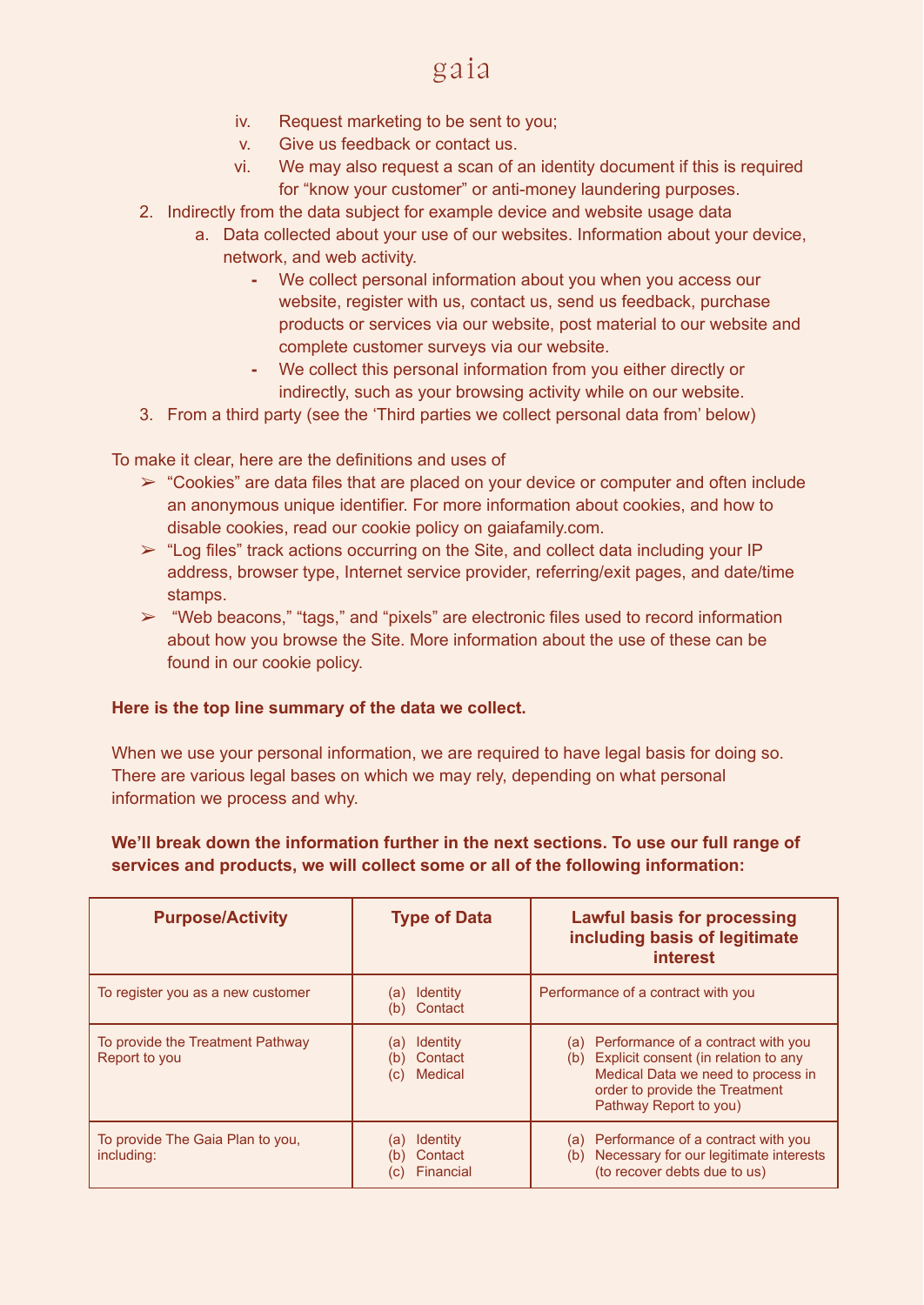| (a) To manage payments, fees<br>and charges<br>(b) To collect and recover money<br>owed to us                                                                                                           | (d) Medical                                                                                                     | (c) Explicit consent (in relation to any<br>Medical Data we need to process in<br>order to provide the Gaia Plan to you)                                                                                                                                                                                                                                                |
|---------------------------------------------------------------------------------------------------------------------------------------------------------------------------------------------------------|-----------------------------------------------------------------------------------------------------------------|-------------------------------------------------------------------------------------------------------------------------------------------------------------------------------------------------------------------------------------------------------------------------------------------------------------------------------------------------------------------------|
| To manage our relationship with you<br>which will include:<br>(a) Notifying you about changes<br>to The Gaia Plan's terms and<br>privacy policy<br>(b) Asking you to leave a review<br>or take a survey | Identity<br>(a)<br>(b) Contact<br>(c) Marketing and<br>Communications<br>(d) Medical                            | (a) Performance of a contract with you<br>(b) Necessary to comply with a legal<br>obligation<br>Necessary for our legitimate interests<br>(c)<br>(to keep our records updated and to<br>study how customers use The Gaia<br>Plan)<br>Explicit consent (in relation to any<br>(d)<br>Medical Data we need to process in<br>order to manage our relationship with<br>you) |
| To enable you to complete a survey or<br>provide us with feedback                                                                                                                                       | (a) Identity<br>(b) Contact<br>(c) Useage<br>(d) Marketing and<br>Communications<br><b>Medical</b><br>(e)       | Necessary for our legitimate interests<br>(a)<br>(to study how customers use our<br>service, to develop them and grow<br>our business)<br>(b) Explicit consent (in relation to any<br>Medical Data we may collect through<br>a survey)                                                                                                                                  |
| To administer and protect our business<br>and this website (including<br>troubleshooting, data analysis, testing,<br>system maintenance, support, reporting<br>and hosting of data)                     | (a) Identity<br>(b) Contact<br>(c) Technical                                                                    | Necessary for our legitimate interests<br>(a)<br>(for running our business, provision of<br>administration and IT services,<br>network security, to prevent fraud and<br>in the context of a business<br>reorganisation or group restructuring<br>exercise)<br>Necessary to comply with a legal<br>(b)<br>obligation                                                    |
| To deliver relevant website content and<br>marketing materials to you and<br>measure to understand the<br>effectiveness of the marketing we send<br>you                                                 | (a) Identity<br>(b) Contact<br>(c) Usage<br>(d) Marketing and<br>Communications<br>(e) Technical<br>(f) Medical | Necessary for our legitimate interests<br>(a)<br>(to study how customers use our<br>services, to develop them, to grow<br>our business and to inform our<br>marketing strategy)<br>(b) Consent                                                                                                                                                                          |
| Carry out data analysis: including to<br>ensure data accuracy and quality and<br>for insurance risk modelling and<br>product and pricing refinement.                                                    | (a) Technical<br>(b) Usage<br><b>Medical</b><br>(c)                                                             | Necessary for our legitimate interests<br>(a)<br>(to define types of customers for The<br>Gaia Plan, to keep our website<br>updated and relevant, to develop our<br>business and to inform our marketing<br>strategy)<br>(b) Explicit consent (in relation to any<br>Medical Data we need to process in<br>order to carry out this analysis)                            |
| To make suggestions and<br>recommendations to you about The<br>Gaia Plan that may be of interest to you                                                                                                 | <b>Identity</b><br>(a)<br>(b) Contact<br>(c) Technical<br>(d) Usage<br>(e) Medical                              | Necessary for our legitimate interests<br>(a)<br>(to develop The Gaia Plan and grow<br>our business)<br>(b) Explicit consent (in relation to any<br>Medical Data we need to process in<br>order to make these suggestions and<br>recommendations)                                                                                                                       |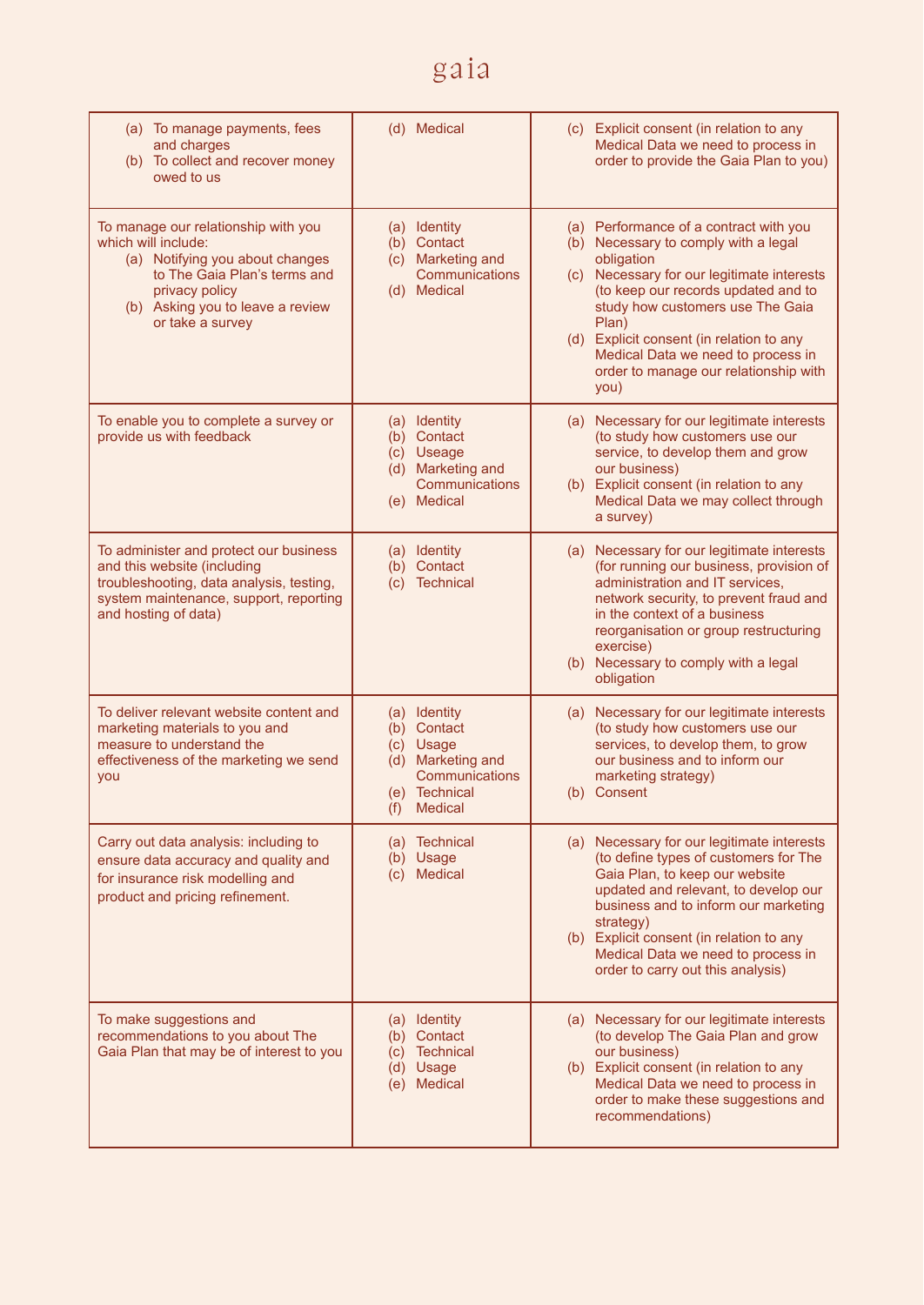| Manage commercial risk including by<br>taking out and maintaining appropriate<br>insurance | <b>Identity</b><br>(a)<br>Contact<br>(b)<br>Medical<br>(C) | Necessary for our legitimate interests<br>(a)<br>(to develop The Gaia Plan and grow<br>our business)<br>(b) Explicit consent (in relation to any<br>Medical Data we need to process for<br>these purposes) |
|--------------------------------------------------------------------------------------------|------------------------------------------------------------|------------------------------------------------------------------------------------------------------------------------------------------------------------------------------------------------------------|
| Archiving, scientific, or historical<br>research or statistical purposes                   | Medical<br>(a)                                             | <b>Explicit consent</b>                                                                                                                                                                                    |

# **Our use of third parties**

#### **Third parties we collect personal data from**

Third parties assist us in our marketing efforts and to deliver our products to you and in the provision of our services. We collect this personal data by using cookies, server logs, visit statistics such as Google Analytics and other similar technologies. We may also receive Technical Data about you if you visit other websites employing our cookies. Please see our [Cookie](https://fronted.rent/p/cookie-policy) Policy for further [details](https://fronted.rent/p/cookie-policy). We may also record within the browser information necessary for the functioning of the website, for example whether cookie consent has been agreed to or progress through online form.

In order to process your application and provide you with a Gaia Plan, we will perform a credit check which includes sharing and obtaining personal information from credit reference agencies (CRAs) and Open Banking tools. Information they will give us information includes your financial history. We do this to assess creditworthiness and product suitability, check your identity, manage your account, trace and recover debts and prevent criminal activity. We will also continue to exchange information about you with CRAs on an ongoing basis, including about your settled accounts and any debts not fully repaid on time. CRAs will share your information with other organisations. Your data will also be linked to the data of your spouse, any joint applicants or other financial associates. The identities of the CRAs, and the ways in which they use and share personal information, are explained in more detail at www.transunion.co.uk/crain. More information about Credit Kudos' activities are available in their privacy policy (https://www.creditkudos.com/legal/privacy).

#### **What third parties we currently use**

#### **Google Analytics**

Google Analytics allows us to see how users are finding out about Gaia and if our use of social or paid campaigns are working to draw users to sign up to our platform.

You can read more about how Google uses your Personal Information here: https://www.google.com/intl/en/policies/privacy/. You can also opt-out of Google Analytics here: <https://tools.google.com/dlpage/gaoptout>.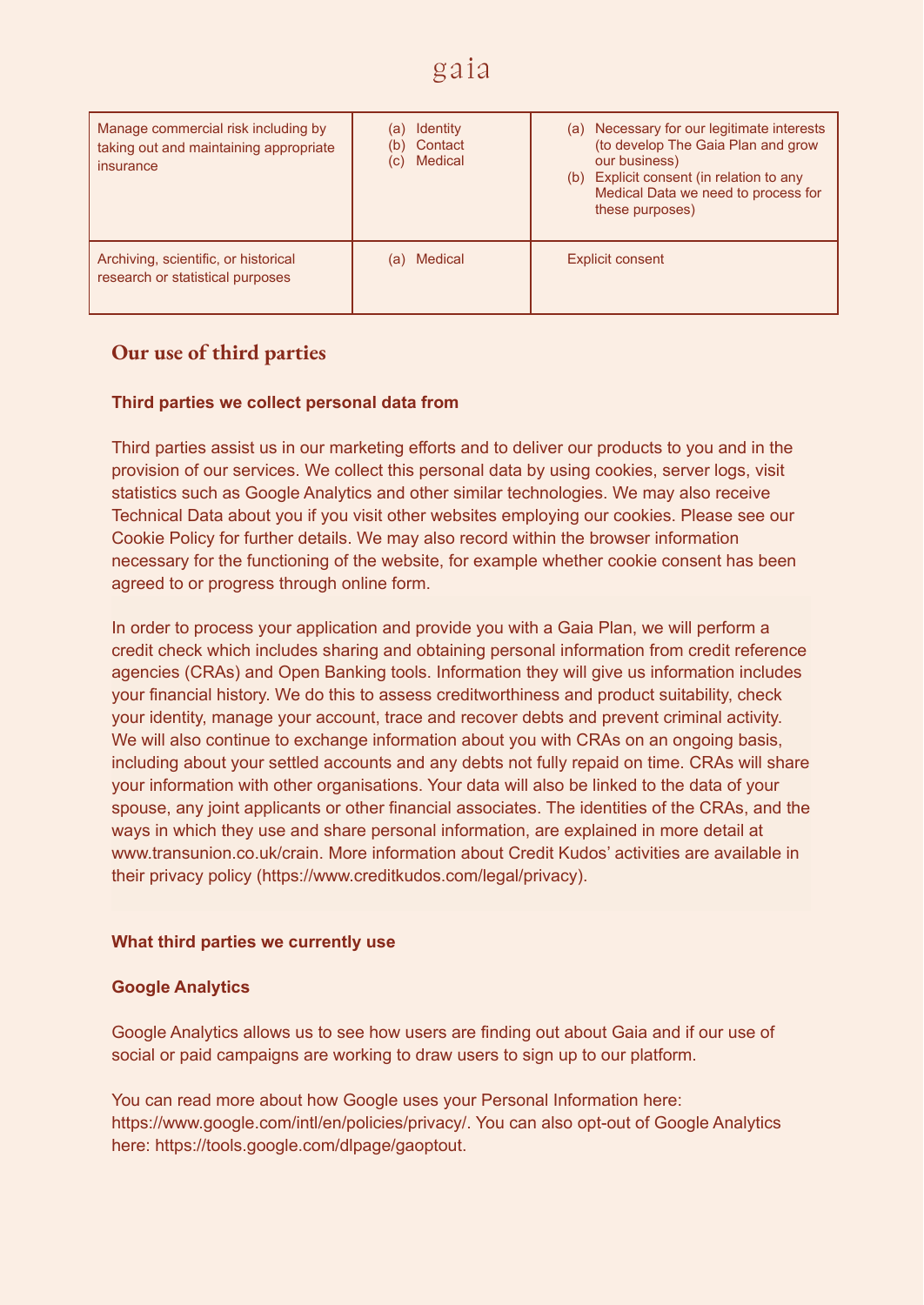#### **Segment**

Segment acts as an intermediary between the third parties and uses cookies to connect this data. It connects your information, so we know if you've been sent a reminder or allows us to review how customers use our site to improve your experience.

You can read more about how Segment uses your Personal Information and opt-out at: <https://segment.com/legal/privacy/> or by emailing [privacy@segment.com.](mailto:privacy@segment.com)

#### **Sentry**

Sentry allows us to fix and optimise the code that keeps Gaia running. To monitor if there are any errors or ways that we can make your experience smoother, Sentry may collect information including how you interact with Gaia using cookies and monitoring to see that all sensitive information (including financial information) is confidential and encrypted. No private information is stored on Sentry's servers.

You can read more about how Sentry uses your Personal Information here: [https://sentry.io/privacy/.](https://sentry.io/privacy/) You can also opt-out of Sentry at security@sentry.io or by [https://sentry.io/contact/support/.](https://sentry.io/contact/support/)

#### **Amazon Web Services (AWS)**

AWS is an industry-standard cloud service provider which we build our platform on and provide our web services through.

You can read more about how AWS uses your Personal Information here: <https://aws.amazon.com/privacy/>.

#### **Google Cloud Services**

Google Cloud Services is a suite of cloud computing services that provides a series of modular cloud services including computing, data storage, data analytics and machine learning.

You can read more about how GCS uses your Personal Information here: [https://cloud.google.com/security/privacy.](https://cloud.google.com/security/privacy)

#### **Typeform**

Typeform is an online software service that specialises in online form and survey building.

You can read more about how Typeform uses your Personal Information here: [https://admin.typeform.com/to/dwk6gt.](https://admin.typeform.com/to/dwk6gt)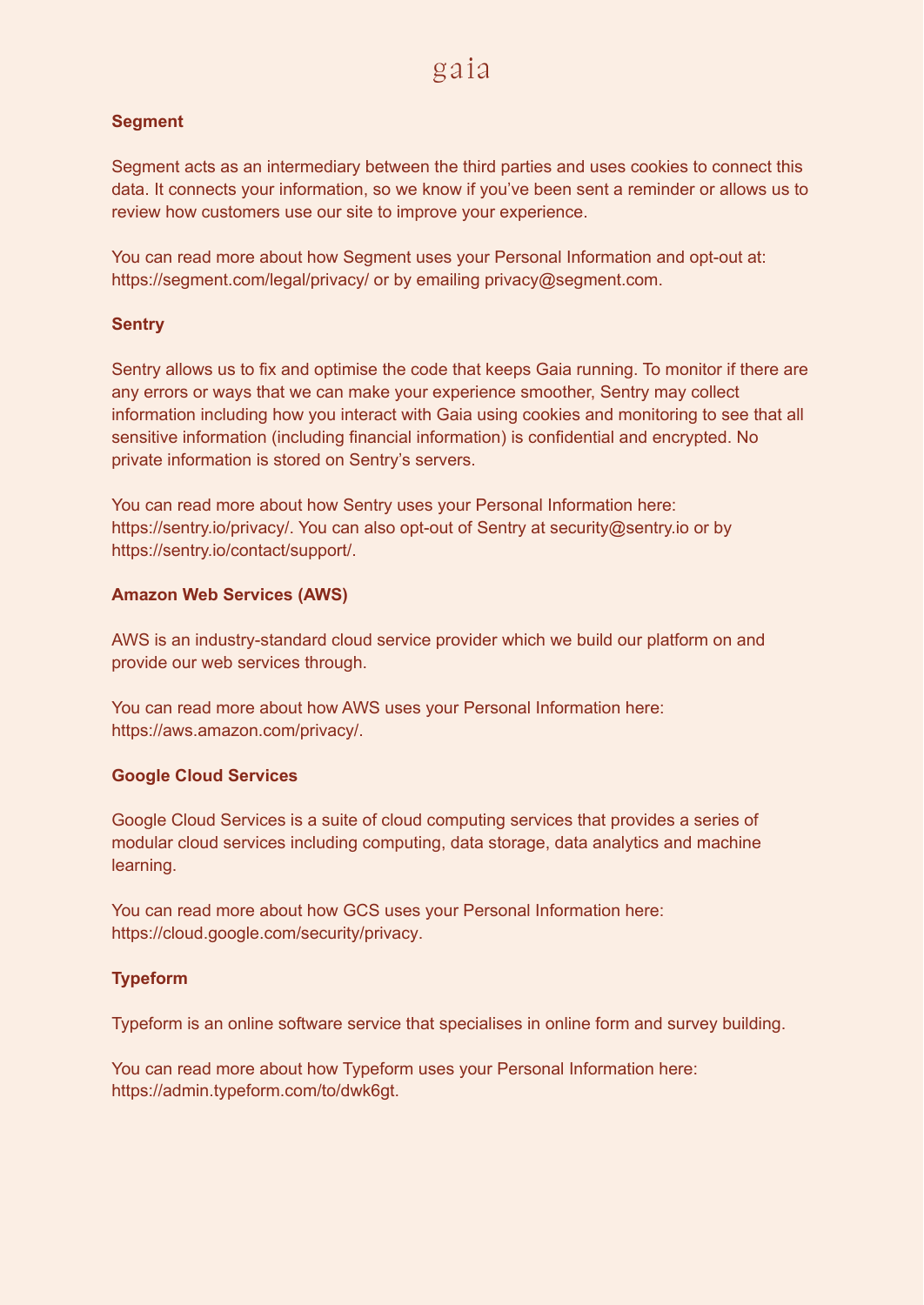#### **Zapier**

Zapier is a service that integrates various web applications into one platform.

You can read more about how Zapier uses your Personal Information here: <https://zapier.com/privacy>.

#### **Third Parties We Share Your Data With**

We may share your Identity and Financial Data with our payment processors

**Partner Clinics**: we might share data with the clinic you go to for treatment. This data might include medical data, identity and contact information. We will only share it with your treatment clinic where we have explicit consent to do so.

**Insurers**: Beazley Furlonge Ltd and other insurance market participants help us provide you an insurance cover. When you give us your consent to the use of your personal information and your partner's, if applicable, we might share data with the insurers to issue you an insurance policy in connection with your Gaia Plan. You do not have to give your consent and you may withdraw your consent at any time. However, if you do not give your consent, or you withdraw your consent, this may affect our ability to provide the insurance cover from which you benefit and may prevent the provision of cover for you or handling your claims.

We only allow third parties to handle your personal data if we are satisfied, they take appropriate measures to protect your personal data. We also impose contractual obligations on our service providers, to ensure they can only use your personal data to provide services to us and to you.

We may disclose your personal data to law enforcement agencies and regulatory bodies to comply with our legal and regulatory obligations.

We may also need to share some personal data with other parties, such as potential buyers of some or all of our business or during a restructuring. Usually, data will be anonymised, but this may not always be possible. The recipient of the data will be bound by confidentiality obligations.

## **International Data Transfers**

To provide products and services to you, it is sometimes necessary for us to share your personal data outside the UK, for example, with our service providers located outside the UK.

These transfers are subject to special rules under UK data protection law, as non-UK countries are not subject to the same data protection laws as the UK.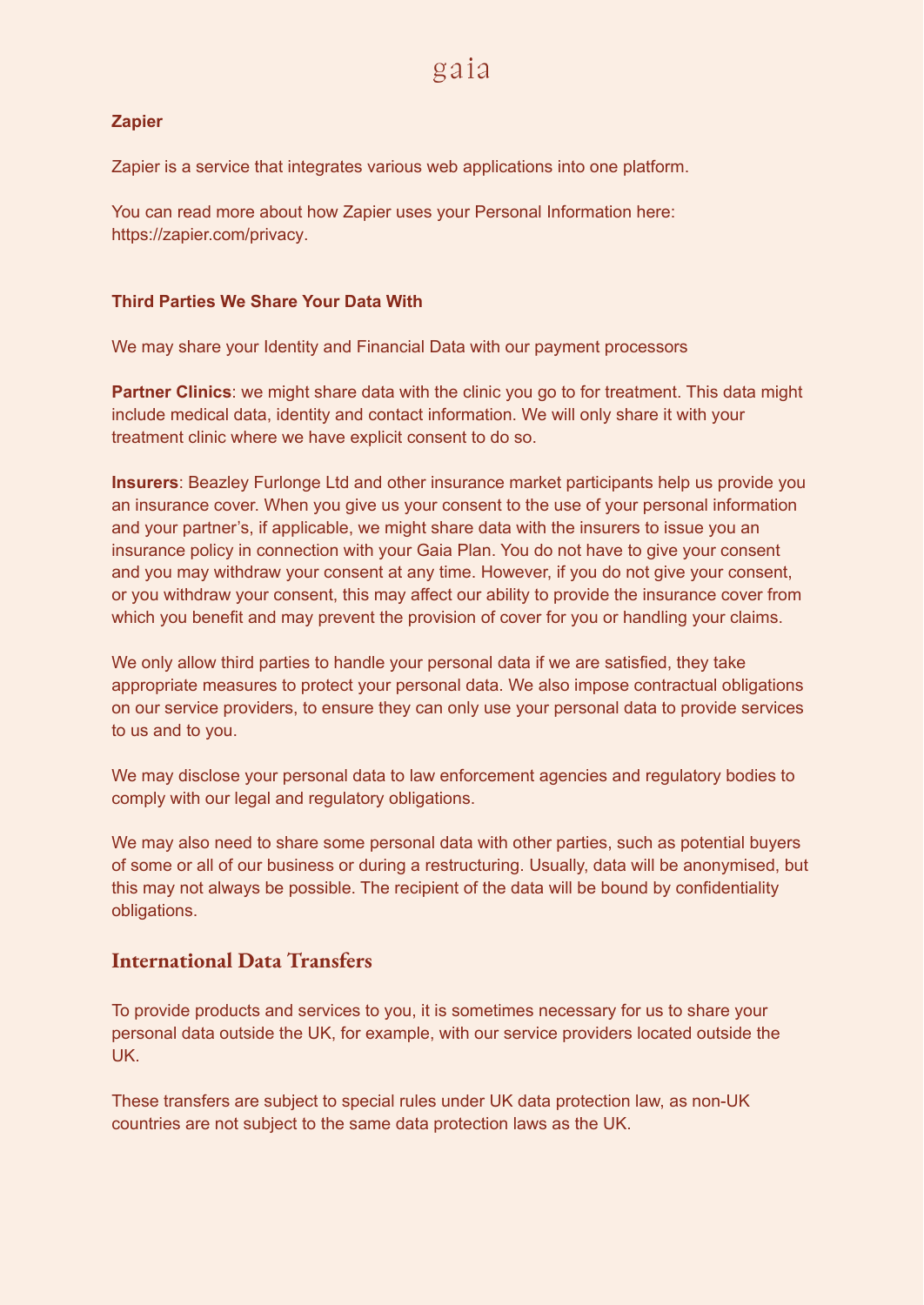We will, however, ensure the transfer complies with data protection law and all personal data will be secure. Unless the location we are transferring personal data to has been deemed to provide personal data with an adequate level of protection, for example EEA countries, our standard practice is to enter into Standard Contractual Clauses with the relevant data importer.

We will only ever send your data outside of the UK to:

- $\triangleright$  Follow your instructions (e.g., right to portability); or
- $\triangleright$  Comply with a legal duty; or
- $\triangleright$  Work with our agents and advisers who we use to help run your accounts and services

### **Your data rights and preferences**

#### **Do Not Track**

Please note that we do not alter our Site's data collection and use practices when we see a Do Not Track signal from your browser.

#### **Retention of Data**

We will retain your personal data for as long as we are required to under relevant legislation and regulation, and where no specific rules apply, for no longer than it is necessary for our lawful purposes. This will usually be no more than six years from the end of our relationship with you. The retention period of your personal data may need to be extended where we require this to bring or defend legal claims.

We may also retain data for longer periods for statistical purposes, and if so, we will anonymise this.

#### **Why do we collect and store data?**

We will keep your personal information for as long as is necessary to fulfil the purposes outlined in this privacy policy, unless we are required or permitted by law to retain that information for longer than this.

We will need to keep your personal information for as long as you are a customer. We may retain your personal data for a longer period in the event of a complaint or if we reasonably believe there is a prospect of litigation in respect to our relationship with you.

#### **How long do we store your data?**

After your relationship with Gaia ends, we may keep your data for up to 6 years for the following scenarios:

- $\geq$  To respond to any queries or complaints
- $\geq$  To show that we have acted and treated you fairly
- $\geq$  To maintain records according to rules and regulations that apply to us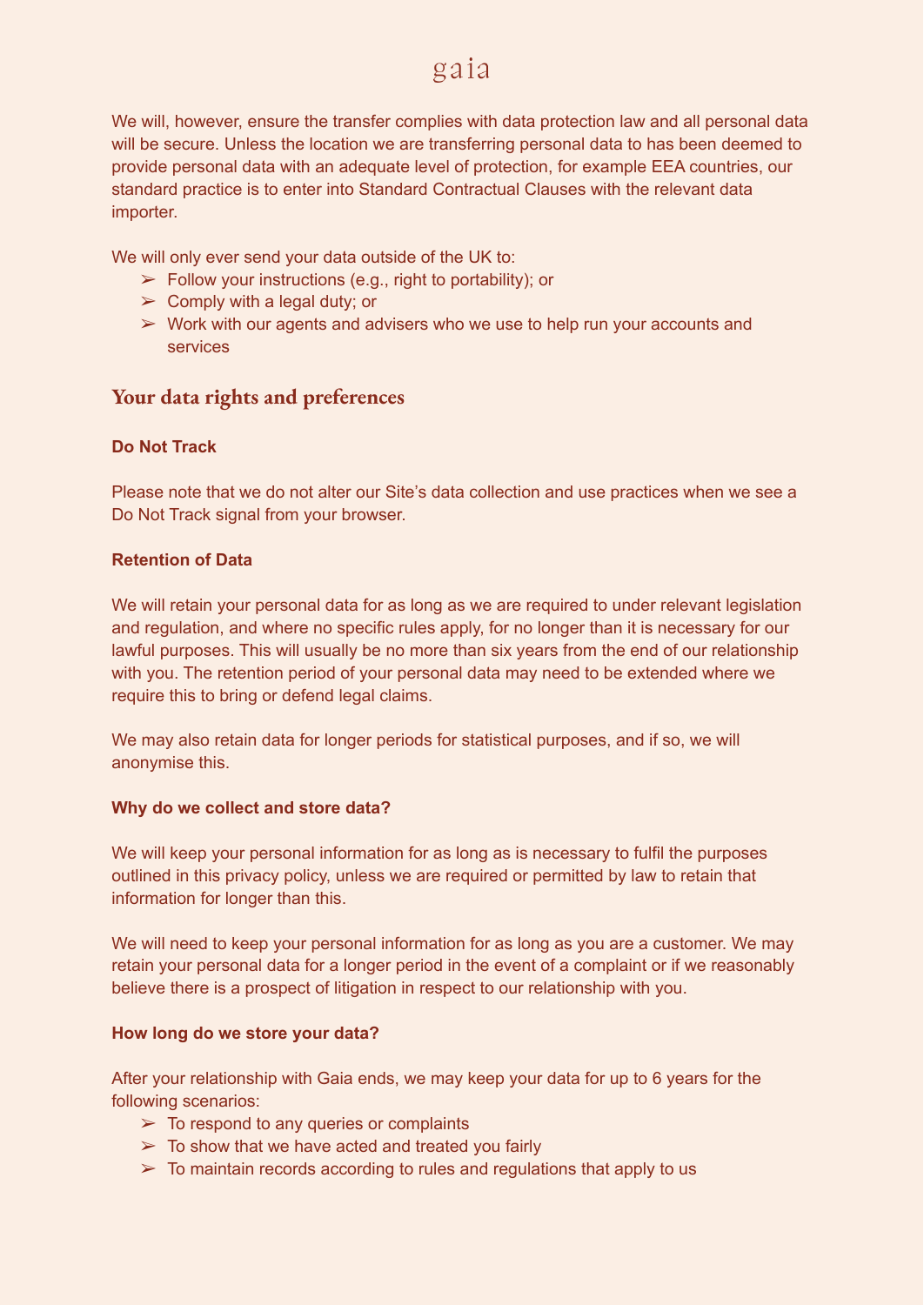In some circumstances, we will keep your data for longer than 6 years if we cannot delete it for regulatory or legal reasons. If it is required to extend our retention period, we will continue to ensure that your privacy is protected, and we will only use it for the specified reasons.

## **Data Analysis and Research**

Gaia will anonymise your information for health-related studies, or research or evaluation in which Gaia will participate. The types of data which may be used for analysis and research purposes include details about a patient (e.g. age, cause of infertility, lifestyle), lab results (e.g. blood test results, hormonal levels), information about cycle planning, the cycle itself, the stimulation phase and egg collection (e.g. stimulation treatment, number of follicles, number of collected eggs), information about embryology and the embryo transfer, results of ultrasound scans, and details about the success or otherwise of a pregnancy.

Once information is truly anonymised, it does not relate to a person, and it is impossible to identify a person from that data. As a result, this type of information falls outside data protection laws.

The purposes for which Gaia will use this analysis and research information are:

- To report on Gaia's performance based on statistical studies (e.g., pregnancy rate, birth rate, etc.). Any reporting information will be aggregated, and it will never be possible to identify you from this.
- Improve Gaia's services to you

#### **How can you amend your marketing preferences?**

Both when you enter our site or sign up as a user, we will confirm that you have opted into our services. Any electronic marketing communications we send you will include clear instructions to follow should you wish to unsubscribe at any time.

You may also amend your contact preferences by emailing us at contact@gaia.family.

### **Your Rights**

As a data subject, you have a number of rights:

- $\geq$  the right to be informed about the collection and use of your personal data;
- $\triangleright$  the right to access the personal data we hold about you (Subject Access Request);
- $\triangleright$  the right to rectify inaccurate personal data or complete it if it is incomplete;
- $\triangleright$  the right to erasure and have your personal data deleted;
- $\triangleright$  the right to request restriction of or suppression of your personal data;
- $\triangleright$  the right to withdraw consent where data is being processed under this lawful basis
- $\triangleright$  the right to obtain and make use of your personal data for your own purposes across different services ("portability");
- $\triangleright$  the right to object to the processing of your personal data in certain circumstances; and
- $\triangleright$  rights related to automated decision-making including profiling.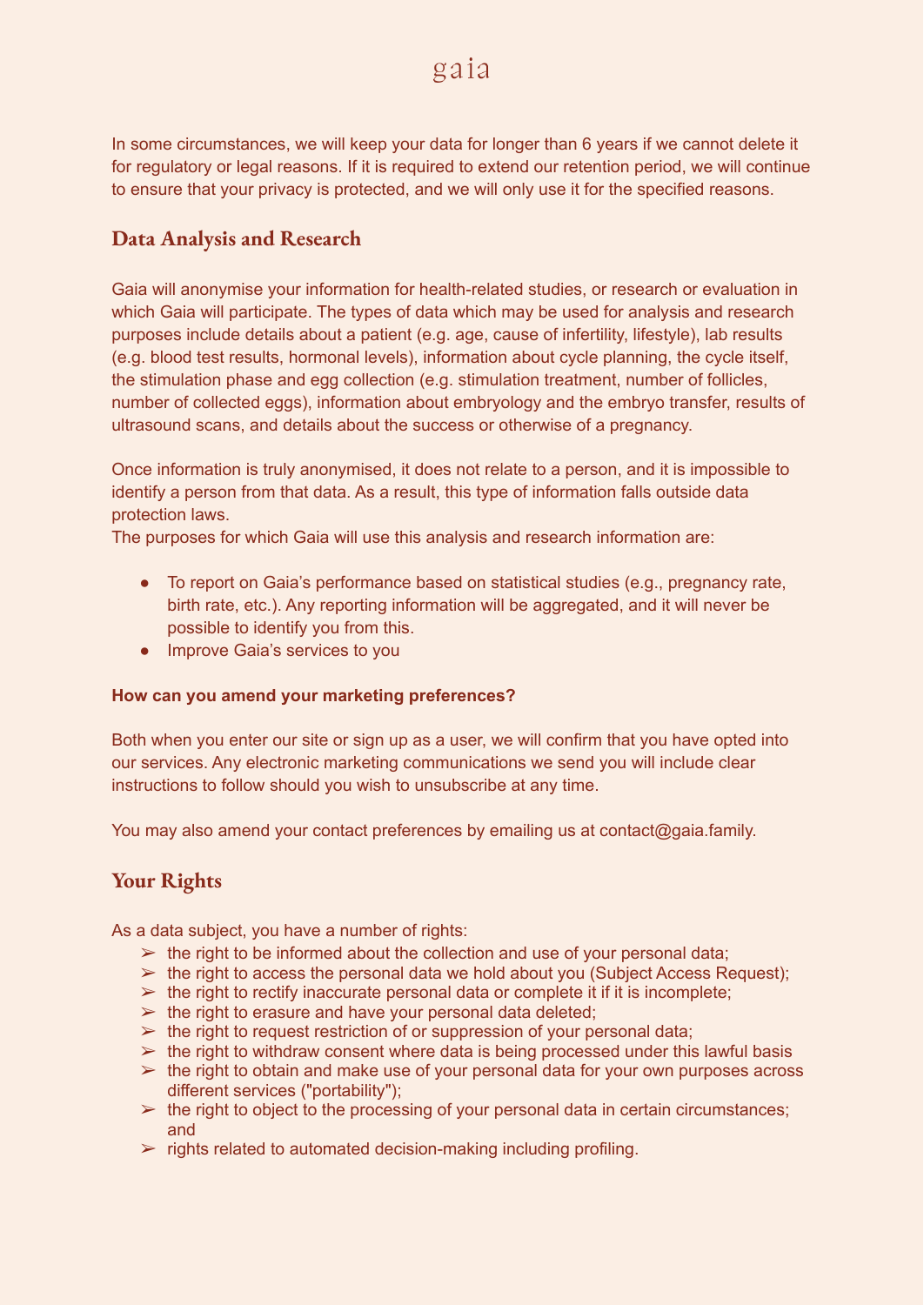Your data protection rights are subject to certain restrictions and conditions and financial organisations are required to retain a range of your information for legal and regulatory reasons including responsible lending and the prevention of financial crime.

If you think that any of the personal data, we hold about you is wrong or incomplete you have the right to challenge it.

We will not make a charge for handing your rights request unless we consider it to be manifestly unfounded or excessive involving a disproportionate effort (particularly if this is a repeated request). If you would like to exercise any of the rights outlined above, you can make it in writing by emailing contact@gaia.family and we will respond within 30 days.

We will assess your request and if we decide not to act upon it or place certain restrictions on it, we will inform you of our reasons for this.

If you do not provide requested data, it may prevent you from entering into a contract with Gaia or delay the process of doing so.

You have the right to complain to us and to the data protection regulator, the Information Commissioner's Office. Their address is: Wycliffe House, Water Lane, Wilmslow, Cheshire, SK9 5AF. They can be contacted by phone on 0303 123 1113 (local rate) or 01625 545745 if you prefer to use a national rate number.

For further information on each of those rights, including the circumstances in which they apply, see the Guidance from the UK Information [Commissioner's](https://ico.org.uk/for-organisations/guide-to-data-protection/guide-to-the-general-data-protection-regulation-gdpr/individual-rights/) Office (ICO) on individuals rights under the General Data Protection [Regulation.](https://ico.org.uk/for-organisations/guide-to-data-protection/guide-to-the-general-data-protection-regulation-gdpr/individual-rights/) You can find details on how to report a concern at: <https://ico.org.uk/make-a-complaint/>

#### **Keeping your personal information secure**

We are committed to ensuring that your information is secure. Appropriate security measures are in place to protect against loss, misuse or alteration of information collected from you, including measures to prevent, as far as possible, access to our databases by parties other than Gaia.

We have appropriate security measures in place to prevent personal information from being accidentally lost or used or accessed in an unauthorised way. We limit access to your personal information to those who have a genuine business need to know it. Those processing your information will do so only in an authorised manner and are subject to a duty of confidentiality.

We also have procedures in place to deal with any suspected data security breach. We will notify you and any applicable regulator of a suspected data security breach where we are legally required to do so.